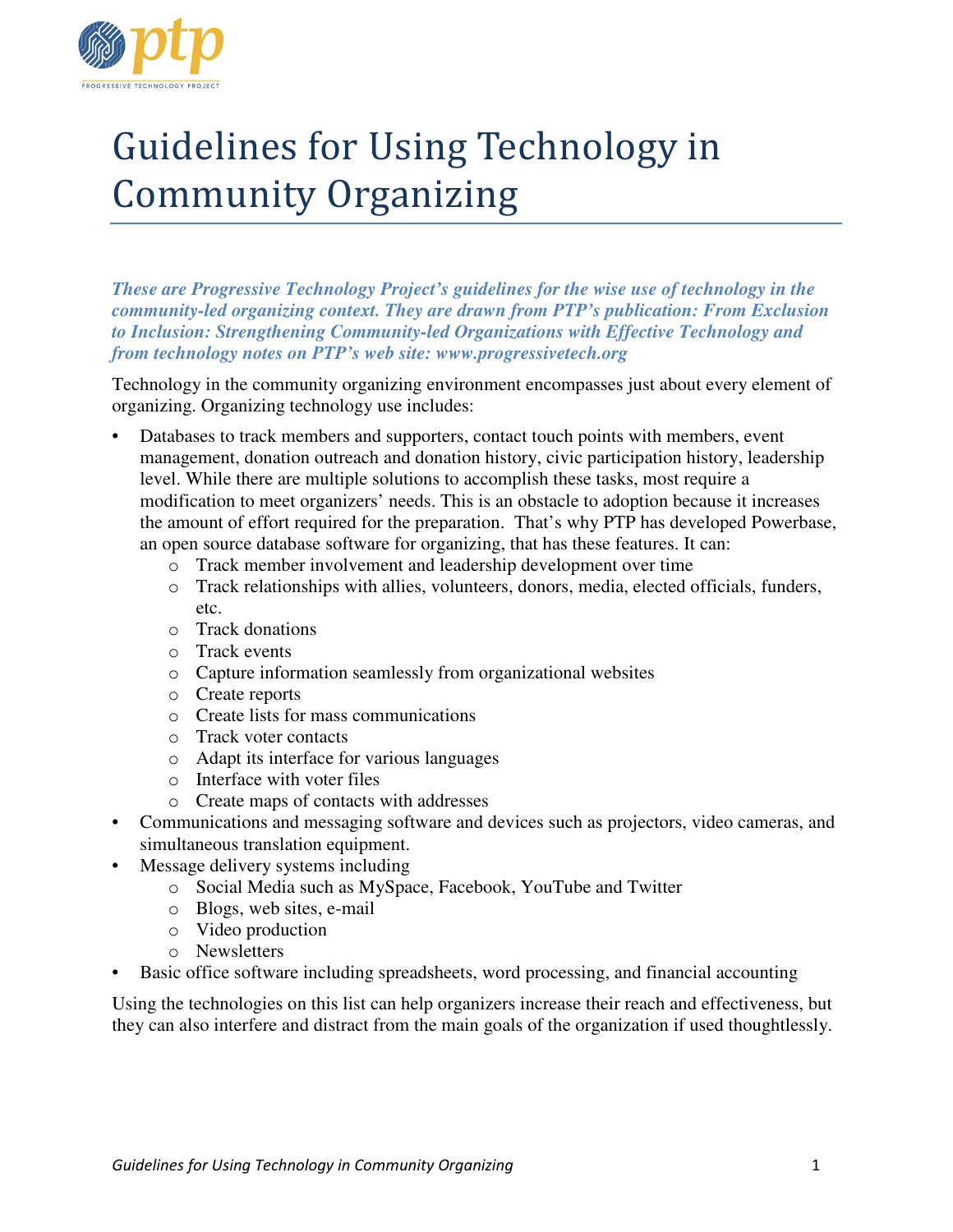

# Guidelines

# Plan:

*"Cheshire Puss,[…]. Would you tell me please, which way I ought to go from here? That depends a good deal on where you want to get to, said the cat. I don't much care where, said Alice. Then it doesn't matter which way you go, said the cat. ... So long as I get somewhere, Alice added as an explanation. Oh, you're sure to do that, said the cat, if you only walk long enough" — Lewis Caroll, (Alice in Wonderland)* 

Organizers know that winning organizing campaigns are carefully planned. Growing organizations use strategic and tactical planning to change and adapt to the environment that they are in. Fundraising efforts without a plan bring in less money. As part of planning done for the organization, campaigns and fundraising, successful organizers should integrate information technology planning into the planning process. PTP can provide tips on planning for specific needs.

## Assess:

*"Looking at the past must only be a means of understanding more clearly what and who they are so that they can more wisely build the future."* 

*— Paulo Freire (Pedagogy of the Oppressed)* 

Just as organizing campaigns are assessed as to their effectiveness, so too should the team reflect on the information technology components of the campaign and the organization. Suggestion: include technology assessment as a regular component of all organizational reviews. At minimum, all technology use should be reviewed and assessed once a year.

#### Vision:

*"People only see what they are prepared to see." — Ralph Waldo Emerson* 

Technology changes quickly. Some changes are significant to organizing but most are not. Organizing groups do well to have some people on staff who have enough interest in the subject to track what's new and worthwhile. At PTP, we have a name for this role: the technology "visionary."

#### Models of Use:

There are organizing groups that have developed replicable models of the strategic use of technology. Organizers should embrace a collaborative approach to sharing and learning from other organizations in their network or community. Whether there is a "visionary" or not, the executive director must allocate a portion of her time to learning how similar organizations are using technology.